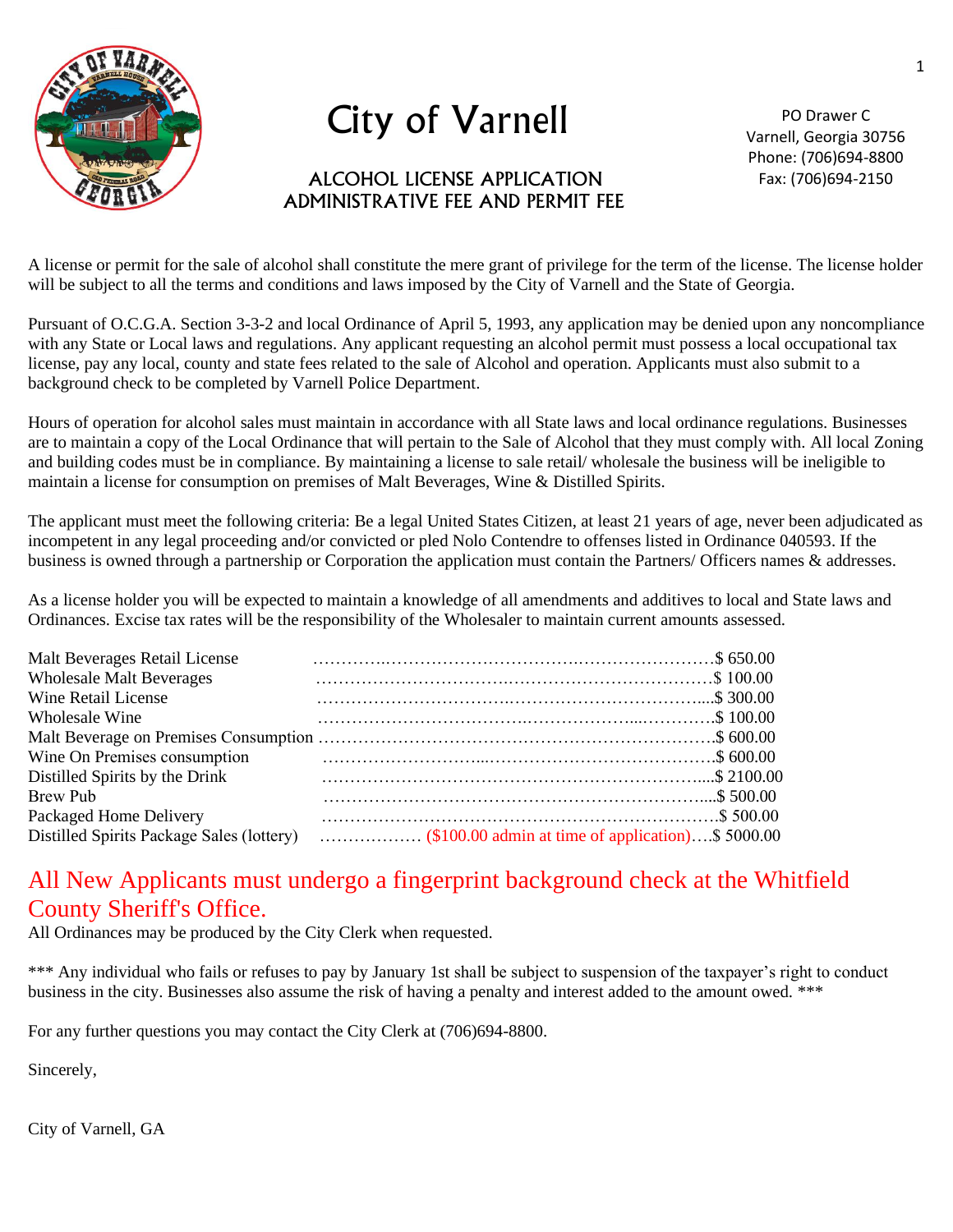|                               | City of Varnell<br><b>Alcohol License Application</b><br>Year $\_\_$<br>Date of Application                                                                                                                                       |                         |  |
|-------------------------------|-----------------------------------------------------------------------------------------------------------------------------------------------------------------------------------------------------------------------------------|-------------------------|--|
| New Application<br>On Premise | $\Box$ Renewal of Application<br>$\Box$ Wholesale                                                                                                                                                                                 | $\Box$ Change<br>Retail |  |
|                               |                                                                                                                                                                                                                                   |                         |  |
|                               |                                                                                                                                                                                                                                   |                         |  |
|                               |                                                                                                                                                                                                                                   |                         |  |
|                               |                                                                                                                                                                                                                                   |                         |  |
|                               |                                                                                                                                                                                                                                   |                         |  |
|                               |                                                                                                                                                                                                                                   |                         |  |
|                               | Is the business within 100 feet of any school, hospital, housing authority or any facility that would be                                                                                                                          |                         |  |
|                               |                                                                                                                                                                                                                                   |                         |  |
|                               |                                                                                                                                                                                                                                   |                         |  |
|                               | Corporation: (Yes) (No) and stockholders. If answer is yes, please provide names of officers. _______________<br>and the control of the control of the control of the control of the control of the control of the control of the |                         |  |
|                               | Seating capacity: (Only for On-Premises Restaurant applicants): ________________                                                                                                                                                  |                         |  |
|                               | Do you have any interest in any other beer or wine establishments? If your answer is yes list Name, location, and                                                                                                                 |                         |  |
|                               | Have you ever had an application for beer or wine rejected or license revoked? If your answer is yes, please explain                                                                                                              |                         |  |
|                               | Have you ever been charged with the violation of any criminal statute, of any State, Federal or Municipal<br>Government? If you answer is yes, attach separate statement explaining your answer. _________________________        |                         |  |
|                               | I have read and understand the Ordinances governing Alcohol sales and regulations of the City of Varnell pertaining<br>to my business and scope of services offered to the public and have complied with all its requirements.    |                         |  |

2

Signature Date

 $\Box$  Check the box for all that apply: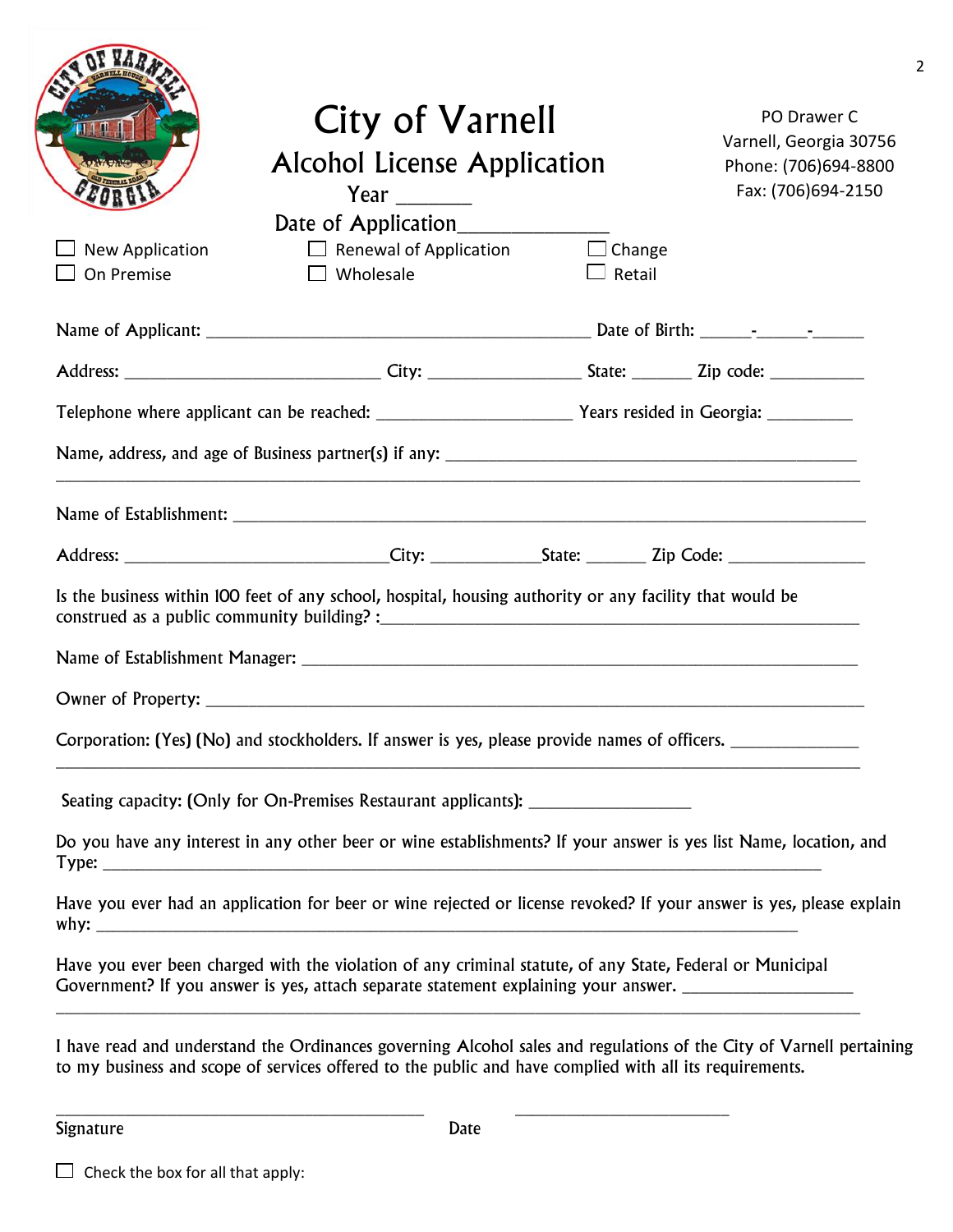| $\Box$ \$650.00 Malt Beverages Retail License |
|-----------------------------------------------|
|-----------------------------------------------|

- $\Box$  \$100.00 Wholesale Malt Beverages
- $\Box$  \$300.00 Wine Retail License
- $\Box$  \$100.00 Wholesale Wine
- $\Box$  \$600.00 Malt Beverage on Premises Consumption
- $\Box$  \$600.00 Wine on Premises consumption
- $\Box$  \$2100.00 Distilled Spirits by the Drink
- $\Box$  \$500.00 Brew Pub
- $\Box$  \$500.00 Packaged Home Delivery
- $\Box$  \$ 100.00 Admin Fee for Distilled Spirits Package
- $\Box$  \$ 5000.00 Distilled Spirits Package (to be paid only after lottery drawing)

\$\_\_\_\_\_\_\_\_\_\_\_\_.00- Total Amount Due

The undersigned certifies that he or she is the person duly authorized by the business herein named to file this registration and application for a license and all information listed are accurate and true. I also understand that falsification of any information on this return could result in denial of license without a refund. Applicant also understands that any violation of said ordinance or state law will result in disciplinary action taken by the City and/or the Varnell Police Department.

|                                                                                                                |  | Print Name and the contract of the Applicants Signature: The Contract of the Applicants Signature: |  |
|----------------------------------------------------------------------------------------------------------------|--|----------------------------------------------------------------------------------------------------|--|
|                                                                                                                |  | Official Use Only: Background Completed on: 1. 1. Mayor and Council Approved on: 1. 1.             |  |
| Payment Received on: 1 1 1 Total Amount paid: \$ 100                                                           |  |                                                                                                    |  |
|                                                                                                                |  |                                                                                                    |  |
| License Number: The Contract License Issued on: The Mumber of The Contract License Issued on: The Mumber of Th |  |                                                                                                    |  |
|                                                                                                                |  |                                                                                                    |  |
| City Clerk, City of Varnell                                                                                    |  | Mayor, City of Varnell                                                                             |  |